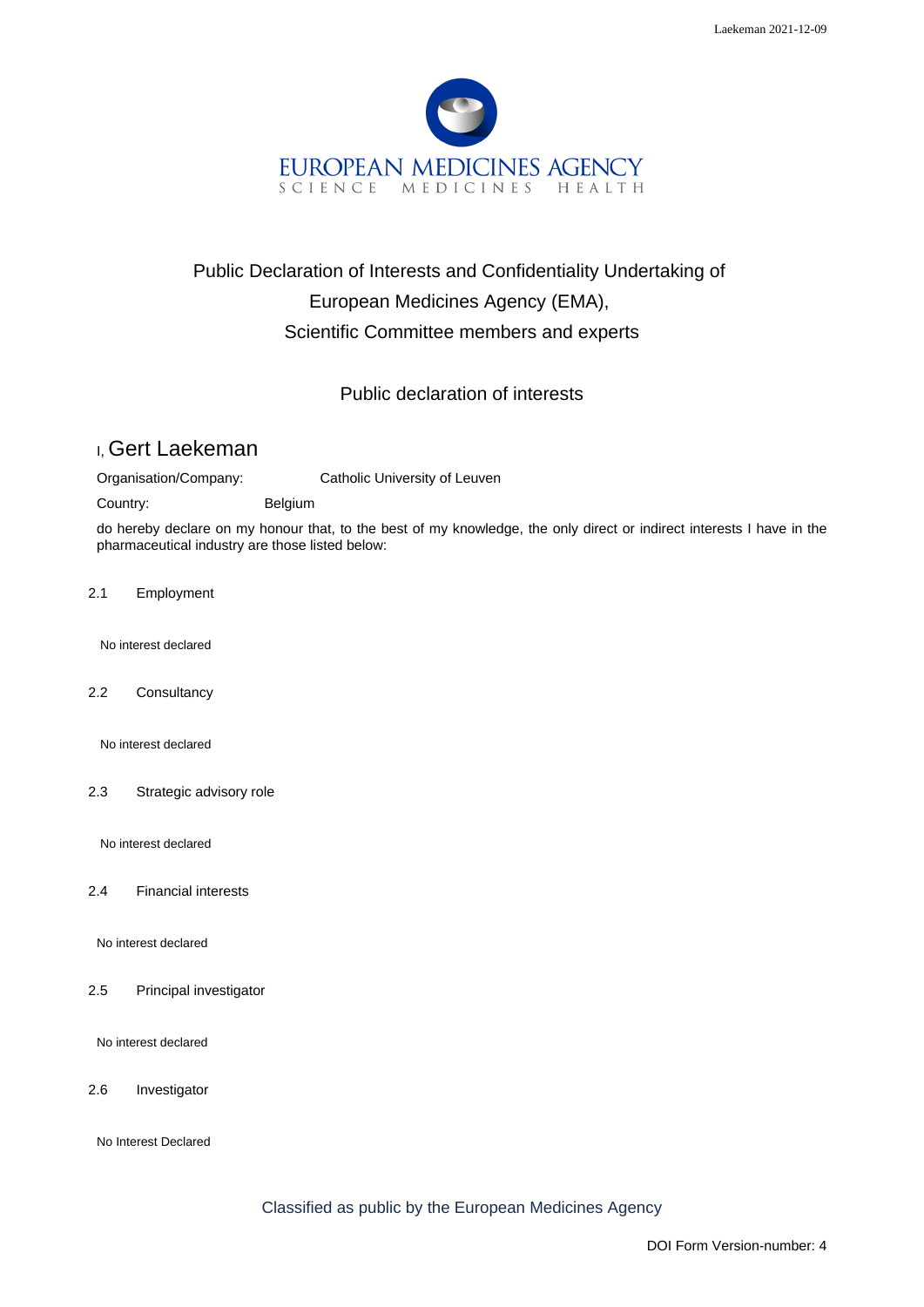#### 2.7 Grant / Funding to organisation /institution

No interest declared

#### 2.8 Close family member interest

No interest declared

### 2.9 Repurposing of a medicinal product

No interest declared

#### 2.10 Any other interests or facts

The Organisation I was employed by occasionally receives unrestricted grants from pharmaceutical companies. These grants are used by my collaborators for scientific grounds. I do not receive any personal gain. I am retired since October 2016, and do not have responsibilities in the organisation any more.

I participated in a continuous education programme for community pharmacists (available to all pharmacists in Belgium) on new oral anticoagulants, dealing with this new therapeutic class of medicines and focusing on the role of community pharmacists in risk management activities (RMA) with dabigatran as an example. The company involved was Boehringer Ingelheim (period: July 2012).

#### Past interests

From January 2003 to October 2009: co-investigator of a clinical trial on a combination product used as an OTC-medicine in Belgian community pharmacies. Involved pharmaceutical companies: Pfizer Consumer Healthcare & Johnson-Johnson Consumer Health Care. Product name: Sinutab° (paracetamol 500 mg + pseudoephedrine 30 mg). The therapeutic indication was headache and nasal congestion in case of cough and cold.

From January 2016 on, I was involved as co-investigator in a clinical safety study with pregnant patients, taking a food supplement containing an extract of ginger for intestinal comfort. This study is conducted in our university hospital. I did not receive any personal benefit related to this study. Reporting on this study was finalised in March 2017.

### 2.11 Committee for Advanced Therapies (CAT) member or alternate

Not a CAT member or alternate

### CONFIDENTIALITY UNDERTAKING

In view of the following definitions:

"EMA Activities" encompass any meeting (including meeting preparation and follow-up, associated discussion or any other related activity) of the European Medicines Agency's Management Board, Committees, Working Parties, Expert Groups, or any other such meeting; work as an expert on assessments; work as an expert on guidance development.

"Confidential Information" means all information, facts, data and any other matters of which I acquire knowledge, either directly or indirectly, as a result of my EMA Activities.

"Confidential Documents" mean all drafts, preparatory information, documents and any other material, together with any information contained therein, to which I have access, either directly or indirectly, as a result of my participation in EMA Activities. Furthermore, any records or notes made by me relating to Confidential Information or Confidential Documents shall be treated as Confidential Documents.

I understand that I may be invited to participate either directly or indirectly in certain EMA activities and hereby undertake:

• To treat all Confidential Information and Confidential Documents under conditions of strict confidentiality as long as the information or document has not been made public/is not in the public domain.

Classified as public by the European Medicines Agency